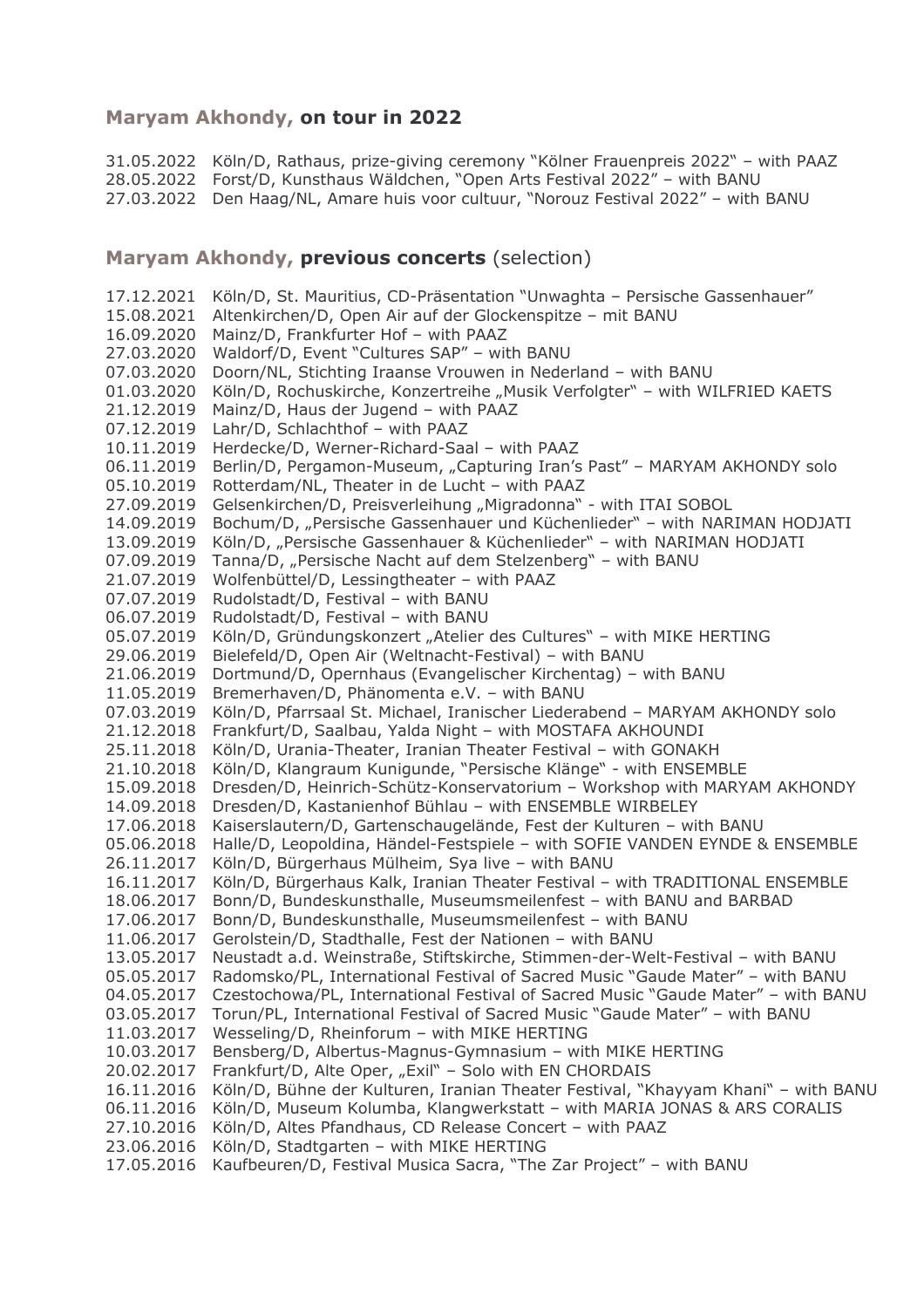16.05.2016 Füssen/D, Festival Musica Sacra, "The Zar Project" - with BANU 15.05.2016 Wildpoldsried/D, Festival Musica Sacra, "The Zar Project" - with BANU 14.05.2016 Altenstadt/D, Festival Musica Sacra, "The Zar Project" - with BANU 13.05.2016 Marktoberdorf/D, Festival Musica Sacra, "The Zar Project" - with BANU 08.03.2016 Köln/D, WDR Sendesaal, German Audio Book Award/Lit.Cologne – with BANU<br>14.02.2016 Köln/D, Rochuskirche – with BANU 05.02.2016 Köln/D, Gloria Club, "Humba Party" - with BANU 26.01.2016 Bad Homburg/D, Schlosskirche - with BARBAD 19.12.2015 Frankfurt/D, Yalda Night - with BARBAD 25.11.2015 Köln/D, Bühne der Kulturen, Iranian Theater Festival - with BANU 08.11.2015 Köln/D, Stadtgarten, Celebration "15 Years of Maryam Akhondy & Banu" 24.10.2015 Bochum/D, Christuskirche (Charity concert) – with BANU<br>19.09.2015 Köln/D, Sancta-Clara-Keller, Kölner Musiknacht – with BANU 18.09.2015 Köln/D, WDR Sendesaal - with PAAZ 15.08.2015 London/GB - with BANU 14.06.2015 Köln/D, Birlikte-Kulturfest - with PAAZ 24.01.2015 Bochum/D, Christuskirche (Charity concert) - with BANU 21.12.2014 Aachen/D, Katholische Hochschulgemeinde, Yalda Night – with BANU<br>22.11.2014 Kaiserslauern/D, Edith-Stein-Haus – with BANU 24.08.2014 Jülich/D, Kulturbahnhof, "15 Jahre Kultur ohne Grenzen e.V." - with BANU 12.07.2014 Naumburg/D, Marientor (Open-Air-Concert) - with PAAZ 06.07.2014 Velo Veronese/I, In-Lessinia-Festival (Open-Air-Concert) - with BANU 27.03.2014 Napa Valley/USA - with BANU 23.03.2014 Fresno/USA, Unitarian Universalist Church - with BANU 22.03.2014 Richmond/USA, Central Stage - with BANU 21.03.2014 Richmond/USA, Central Stage - with BANU 08.03.2014 Southampton/GB, The Hub Theatre - with BANU 05.11.2013 Köln/D, Arkadas Theater, Iranian Theater Festival - with PAAZ 25.10.2013 Köln/D, St. Michael - with BANU 10.10.2013 Wuppertal/D, Festival "Verwehte Töne" - with BARBAD<br>22.09.2013 Köln/D, Kölner Musiknacht - with PAAZ 21.06.2013 Hamburg/D, Kampnagelfabrik, Blizz-Festival - with BARBAD 23.09.2012 Kaiserslautern/D, Deutschordensaal - with BANU 16.09.2012 Offenbach/D, Kultursommer Rheinland-Pfalz, "Song of Praise" - with BARBAD 15.09.2012 Idar-Oberstein/D, Kultursommer Rheinland-Pfalz, "Song of Praise" - with BARBAD 25.08.2012 Troisdorf/D, Burg Wissem, Kinderfestival der Kulturen – with BANU<br>03.06.2012 Utrecht/NL, Stadsschouwburg – with BANU 29.05.2012 Kaufbeuren/D, Festival Musica Sacra - with ZOROASTRIAN PROJECT BAND 28.05.2012 Isny/D, Festival Musica Sacra - with ZOROASTRIAN PROJECT BAND 27.05.2012 Kloster Irsee/D, Festival Musica Sacra - with ZOROASTRIAN PROJECT BAND 26.05.2012 Füssen/D, Festival Musica Sacra - with ZOROASTRIAN PROJECT BAND 25.05.2012 Marktoberdorf/D, Festival Musica Sacra – with ZOROASTRIAN PROJECT BAND<br>03.03.2012 Tarbes/F, Théatre des Nouveautés – with BANU 02.03.2012 Tolouse/F, Association Culturelle Franco-Iranienne - with BANU 29.01.2012 Köln/D, Stadtgarten: Celebration "12 Years of Maryam Akhondy & Banu" 25.12.2011 Gerolstein/D, Stadthalle - with BANU 17.12.2011 Köln/D, German-Iranian Comedy Night - with Michael Niavarani and BANU 05.11.2011 Wuppertal/D, Uni-Halle, Alevitische Gemeinde – MARYAM AKHONDY solo<br>25.06.2011 Amersfoort/NL, 22. International Iranian Women's Conference – with BANU 21.03.2011 Köln/D, Gloria Club, Nouruz Festival - with BANU 20.10.2010 Fankfurt/D, Die Fabrik - with BARBAD 29.08.2010 Köln/D, Bürgerhaus Kalk, A-Capella-Festival "Sommerstimmen" - with BANU 30.07.2010 Koblenz/D, Horizonte Festival - with BANU 27.06.2010 Delft/NL, Nyama Festival - with BANU<br>20.06.2010 Bussum/NL, Tindal Foundation - with BARBAD 28.05.2010 Berlin/D, Konzerthaus, "Celebration of Ferdowsi" - with BANU